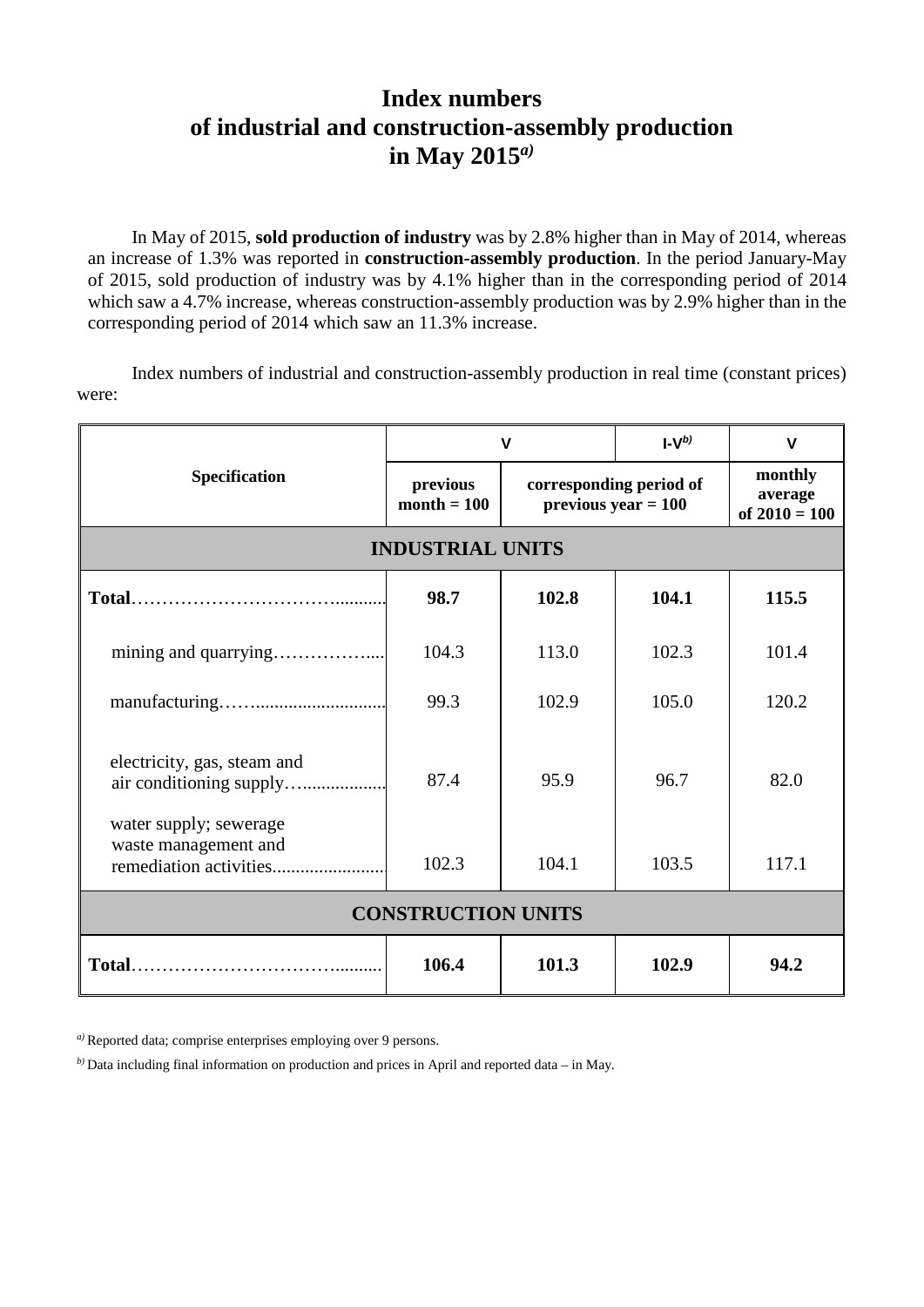According to the preliminary data, **sold production of industry** in constant prices (in enterprises employing more than 9 persons), in May of 2015, was by 2.8% higher than in the previous year (when an increase of 4.4% was recorded) and by 1.3% lower than in April of 2015. After eliminating the seasonal factors, sold production of industry reached the level higher by 5.3% than in the corresponding month of 2014 and by 0.9% higher than in April of 2015.

As compared to May of 2014, an increase in sold production was reported in 22 (out of 34) industry divisions, among others, in manufacture of coke and refined petroleum products – by 13.9%, manufacture of electrical equipment – by 8.6%, manufacture of furniture – by 8.4%, manufacture of machinery and equipment – by 5.3%, manufacture of metal products – by 5.0%, manufacture of rubber and plastic products – by 4.5%, manufacture of chemicals and chemical products – by 3.1%. A drop in sold production of industry, as compared to May of 2014, was recorded in 12 divisions, among others, in manufacture of computer, electronic and optical products – by 12.3%, manufacture of beverages – by 4.3%, electricity, gas, steam and air conditioning supply – by 4.1%, manufacture of pharmaceutical products – by 2.6% and manufacture of basic metals – by 1.6%.

Indices of sold production of industry in comparison with an average monthly level in 2010 are presented in the graph below: